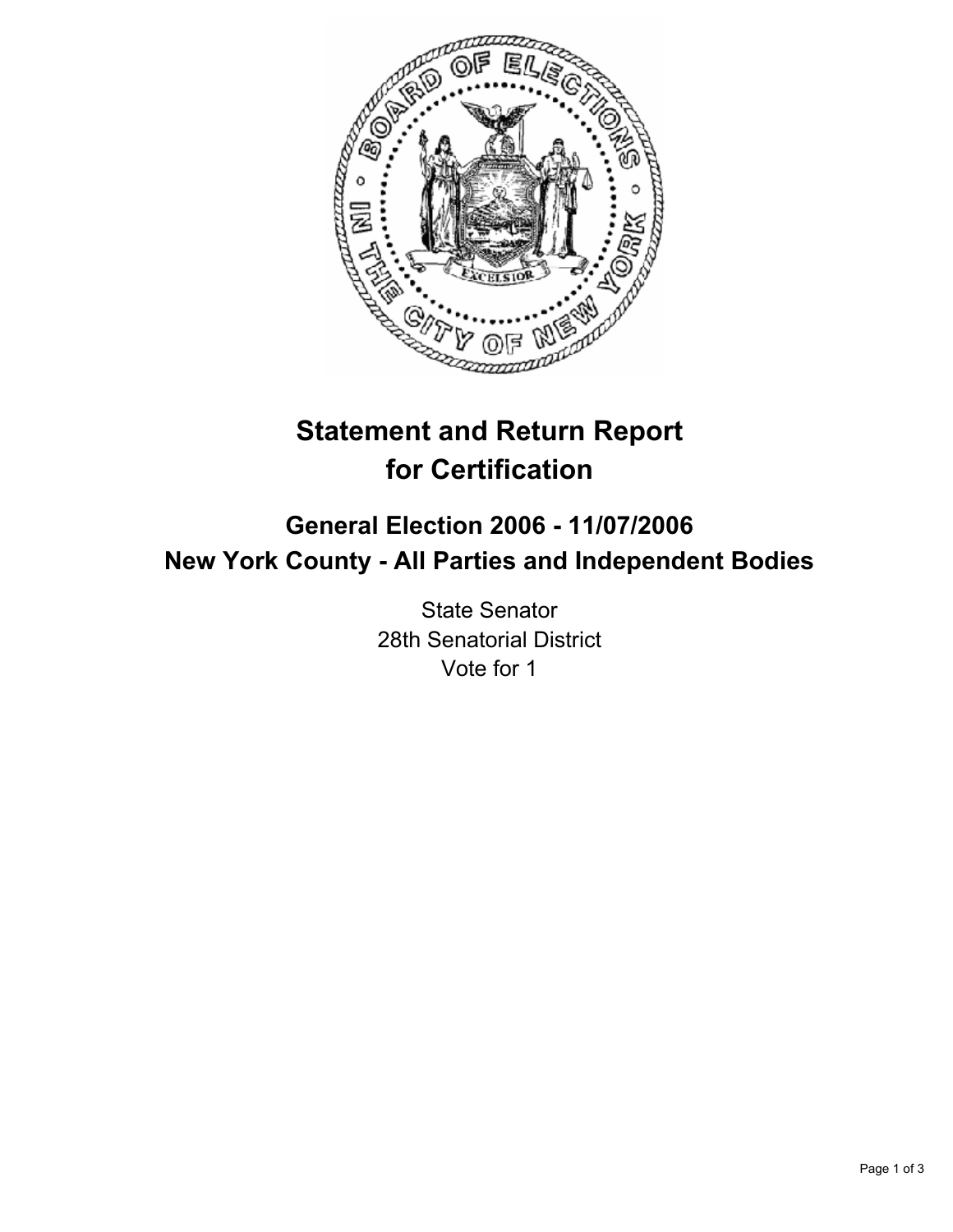

# **Assembly District 65**

| PUBLIC COUNTER                  | 2,905 |
|---------------------------------|-------|
| <b>EMERGENCY</b>                |       |
| ABSENTEE/MILITARY               | 68    |
| AFFIDAVIT                       | 108   |
| <b>Total Ballots</b>            | 3,120 |
| JOSE SERRANO (DEMOCRATIC)       | 2,207 |
| JOSE SERRANO (WORKING FAMILIES) | 204   |
| <b>Total Votes</b>              | 2,411 |
| Unrecorded                      | 709   |

# **Assembly District 68**

| <b>PUBLIC COUNTER</b>           | 11,535 |  |
|---------------------------------|--------|--|
| <b>EMERGENCY</b>                | 29     |  |
| ABSENTEE/MILITARY               | 162    |  |
| AFFIDAVIT                       | 350    |  |
| <b>Total Ballots</b>            | 12,103 |  |
| JOSE SERRANO (DEMOCRATIC)       | 8,052  |  |
| JOSE SERRANO (WORKING FAMILIES) | 516    |  |
| <b>GREG SMITH (WRITE-IN)</b>    |        |  |
| LEONARD MCNEIL (WRITE-IN)       |        |  |
| <b>Total Votes</b>              | 8,570  |  |
| Unrecorded                      | 3.533  |  |

### **Assembly District 73**

| <b>PUBLIC COUNTER</b>           | 5,375 |
|---------------------------------|-------|
| <b>EMERGENCY</b>                | 0     |
| ABSENTEE/MILITARY               | 99    |
| <b>AFFIDAVIT</b>                | 153   |
| <b>Total Ballots</b>            | 5,702 |
| JOSE SERRANO (DEMOCRATIC)       | 3,918 |
| JOSE SERRANO (WORKING FAMILIES) | 264   |
| <b>Total Votes</b>              | 4,182 |
| Unrecorded                      | 1,520 |